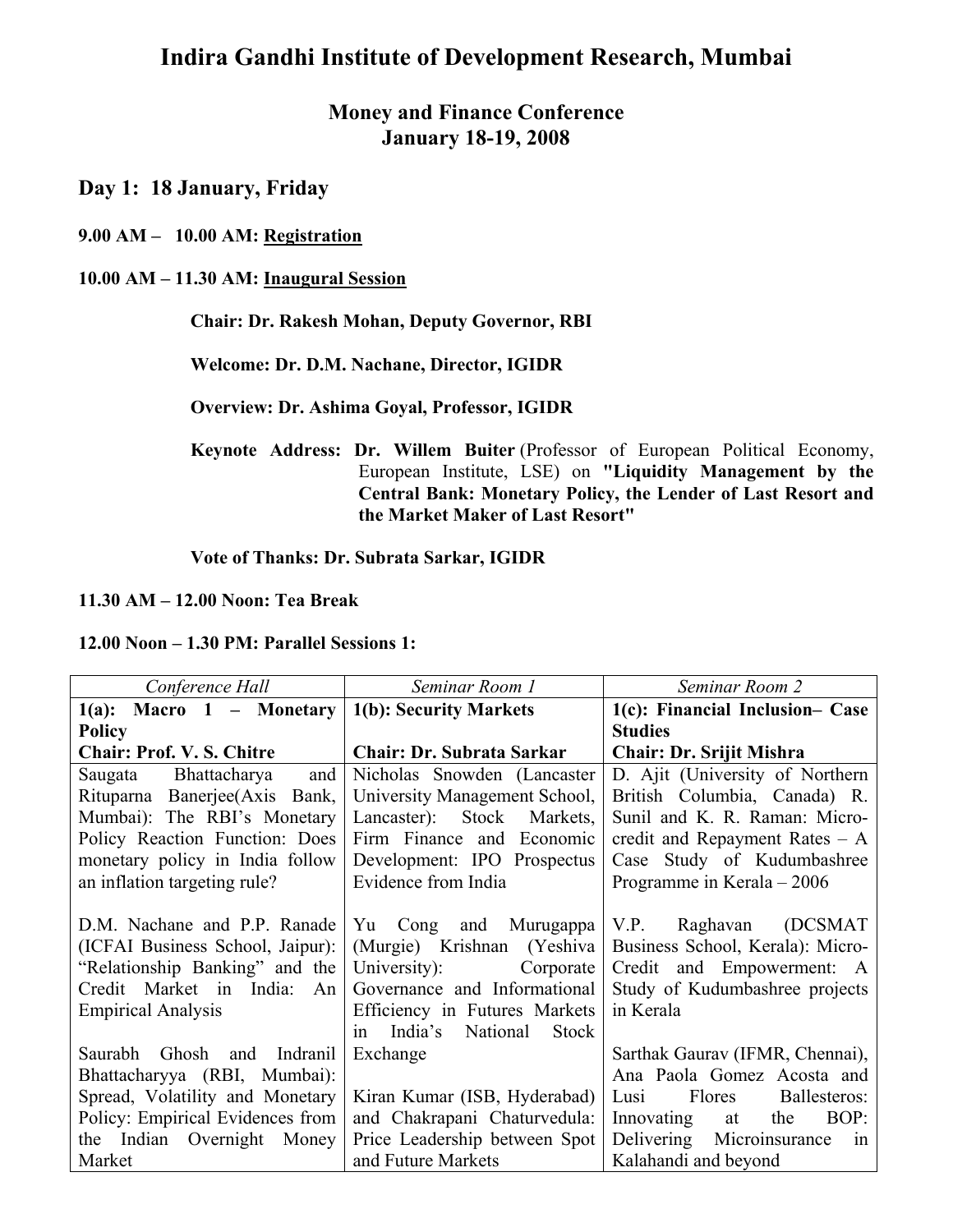#### **1.30 PM – 2.30 PM: Lunch**

#### **2.30 – 4.00: Parallel Sessions 2**

| Conference Hall                                                                                                                                                         | Seminar Room 1                                                                                                                   |  |
|-------------------------------------------------------------------------------------------------------------------------------------------------------------------------|----------------------------------------------------------------------------------------------------------------------------------|--|
| $2(a)$ : Macro 2 – Exchange Rates                                                                                                                                       | $2(b)$ : Banks                                                                                                                   |  |
| <b>Chair: Dr. Romar Correa</b>                                                                                                                                          | Chair: Dr. Jayati Sarkar                                                                                                         |  |
| Rituparna Kar and Nityananda Sarkar (ISI, Kolkata):<br>Exchange Rate Predictability Using Macrovariables: A                                                             | K. V. Bhanu Murthy (DSE) and Ashis Taru<br>Operationalizing and Measuring<br>Deb:                                                |  |
| Study on India                                                                                                                                                          | Competition: Determinants of Competition in                                                                                      |  |
|                                                                                                                                                                         | Private Banking Industry in India                                                                                                |  |
| Atulan Guha (Institute for Studies in Industrial<br>Development, New Delhi): Exchange Rate Movement<br>of Developing Countries: An Alternative Theoretical<br>Framework | Sumalatha B.S. (PhD Scholar, MIDS, Chennai):<br>State of Competition among the Mutual Funds<br>in India: An Exploratory Analysis |  |
| Arabi U. (Mangalore University, Karnataka): Foreign<br>Exchange Market Behaviour and its Management in<br>the Post-Reform Period: The Indian Experiences                | Ashis Taru Deb (DU) and K. V. Bhanu Murthy<br>(DSE): Theoretical Framework of Competition<br>as Applied to Banking Industry      |  |

## **4.30 PM – 6.00 PM: Parallel Sessions 3**

| Conference Hall                                                                                                                       | Seminar Room 1                                                                                             |  |
|---------------------------------------------------------------------------------------------------------------------------------------|------------------------------------------------------------------------------------------------------------|--|
| 3(a): Stock Markets and Risk                                                                                                          | $3(b)$ : Macro 3 – Institutions and Crises                                                                 |  |
| <b>Chair: Dr. Bandi Kamiah</b>                                                                                                        | <b>Chair: Dr.Ashima Goyal</b>                                                                              |  |
| Debashis Dutta and Basabi Bhattacharya (Jadavpur                                                                                      | Partha Gangopadhyay (University of Western                                                                 |  |
| University, Kolkata): A Bootstrapped Historical                                                                                       | Sydney, Australia) and James Glenn: Central                                                                |  |
| Simulation Value at Risk Approach to S & P CNX                                                                                        | Bank Independence and Economic Efficiency                                                                  |  |
| Nifty                                                                                                                                 |                                                                                                            |  |
| Abhilash Nair (IIM, Kozhikode): Impact of Derivative<br>Trading on Volatility of the Underlying: Evidence<br>from Indian Stock Market | Nicholas Dimsdale (Queens College, Oxford):<br>International Banking Crisis based on British<br>experience |  |
| Shantanu Das (BIT, Ranchi): Management of Non-                                                                                        | Ramamohan<br>TVS.<br>Rao<br>(III,<br>Kanpur):                                                              |  |
| Performing Assets in Indian Public Sector Banks with                                                                                  | Financial<br>Securitization and<br>Volatility<br>of                                                        |  |
| special reference to Jharkhand.                                                                                                       | Transactions                                                                                               |  |

## **7.00 PM: Dinner Talk - "Poverty, Inequality and Reforms"** by **Dr. Arvind Panagariya, Columbia University**

## **Chair: Dr. Nirmal Sengupta, Professor, IGIDR.**

# **8.15 PM: Director's Dinner (Venue: outside the auditorium)**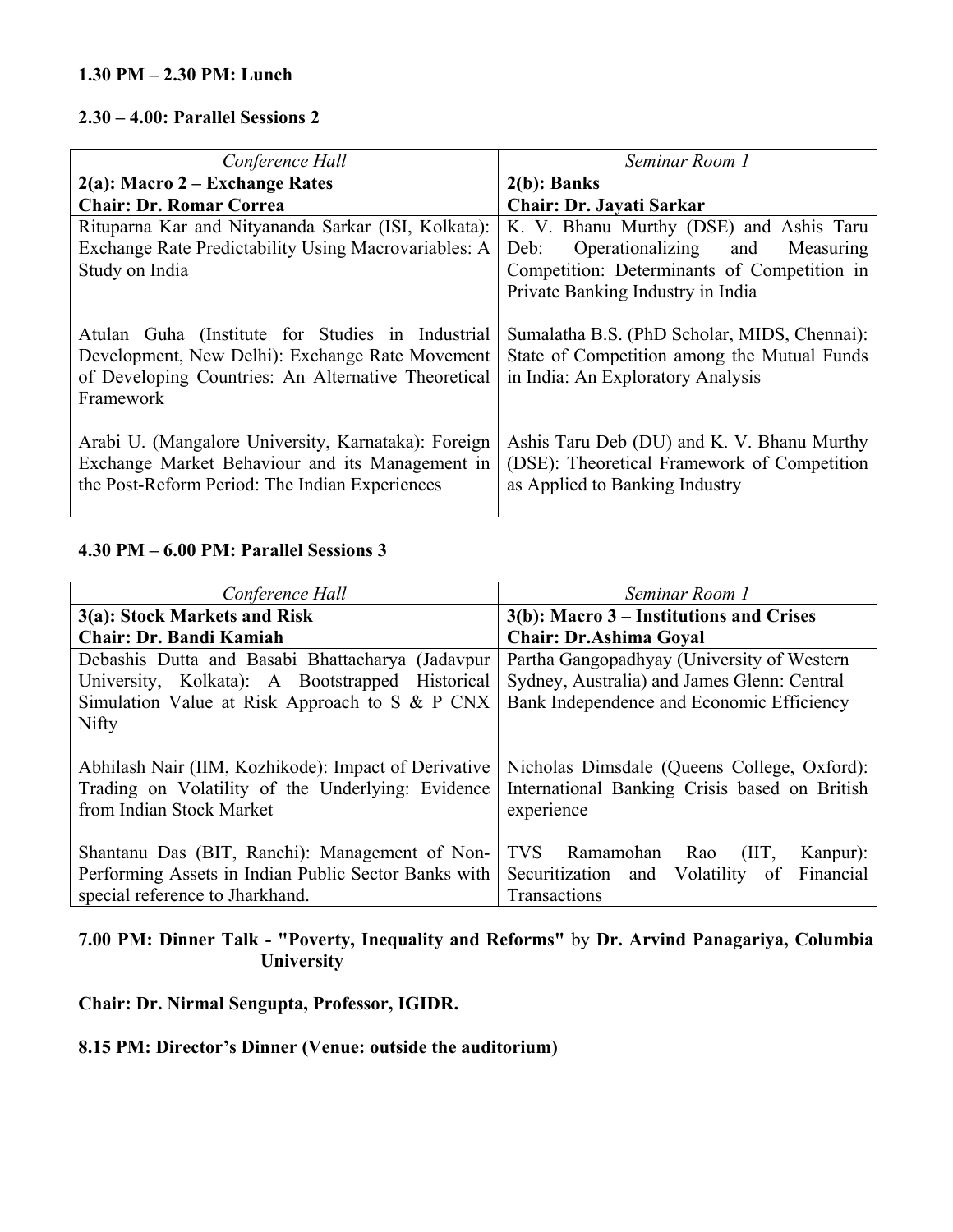# **Day 2: 19 January, Saturday**

# **9.00 AM – 10.30 AM: Parallel Sessions 4**

| Conference Hall                                          | Seminar Room 1                          | Seminar Room 2                    |
|----------------------------------------------------------|-----------------------------------------|-----------------------------------|
| 4(a): Microfinance                                       | 4(b): Derivatives                       | $4(c)$ : Macro $4$ – Policy in an |
|                                                          |                                         | <b>Open Economy</b>               |
| <b>Chair: Dr. Sripad Motiram</b>                         | <b>Chair: Ashok Nag</b>                 | <b>Chair: TVS Ramamohan Rao</b>   |
| Jyotish Prakash Basu (Raja Peary                         | T.<br>Golaka C Nath<br>and              | Anil Kumar (Research Scholar,     |
| Mohan College, Hooghly):                                 | Lingareddy (CCIL, Mumbai):              | Mangalore University):            |
| Microfinance and Women                                   | Commodity Derivatives                   | Development of Credit             |
| Empowerment: An Empirical                                | Contributing for Rise or Fall in        | Derivative Markets: Implications  |
| Study with special reference to                          | <b>Risk</b>                             | on Monetary Policy<br>and         |
| West Bengal                                              |                                         | Stability of<br>Financial         |
|                                                          |                                         | Developing Economies like         |
| Britta Augsburg (PhD Scholar, Harish Bisht, Ajay Chauhan |                                         | India                             |
| University Maastricht, The                               | and K.N. Badhani (Kumaun                |                                   |
| Netherlands): Microfinance Plus                          | University, Nainital):                  | Pami Dua (Delhi School of         |
| - Impact of the 'plus' on                                | Derivative Trading and                  | Economics) and Upasna Gaur:       |
| customers' income in rural India                         | <b>Structural Changes in Volatility</b> | Inflation Unemployment Trade-     |
|                                                          |                                         | Off in Asia                       |
| Naveen K. Shetty (PhD Scholar,                           | Kapil Gupta and Balwinder               |                                   |
| Bangalore): The<br>ISEC,                                 | Singh Saini (Guru Nanak Dev             | Naryan Sethi (PhD<br>Scholar,     |
| Microfinance Promise in                                  | University, Amritsar):                  | University of Hyderabad):         |
| Financial Inclusion and Welfare                          | Estimating the Optimal Hedge            | Economic<br>Reforms, Capital      |
| of the Poor: Evidence from India                         | Ratio in the Indian Equity              | Flows and Macroeconomic           |
|                                                          | <b>Futures Market</b>                   | Impact on India.                  |

# **10.30 AM – 10.45 AM: Tea Break**

# **10.45 AM – 12.15 AM: Parallel Sessions 5**

| Conference Hall                         | Seminar Room 1                    | Seminar Room 2                        |
|-----------------------------------------|-----------------------------------|---------------------------------------|
| 5(a): Volatility and Risk               | 5(b): Financial Liberalization    | 5(c): Macro 5: Reserves<br>and        |
|                                         |                                   | <b>Money</b>                          |
| Chair: Dr. R. Krishnan                  | <b>Chair: Dr. A. Ganesh Kumar</b> | Chair: Dr. D. Anjanayelu              |
| Sanjib Bordoloi and Shiv Shankar        | Jayan Jose Thomas (Institute of   | Sanjay Shegal and Chandan Kumar       |
| (RBI, Mumbai): Estimating               | South Asian Studies, Singapore):  | (Ph.D. Scholar, IBS, Palam Vihar,     |
| Volatility in the Indian Stock          | Financial Sector Reforms and      | Gurgaon): International Reserve-      |
| Market: Some Explorations               | Manufacturing Growth in India:    | holding in India: self- insurance for |
|                                         | A Preliminary Analysis            | future?                               |
|                                         |                                   |                                       |
| Sakthivel (Ph.D. Scholar,<br><b>P</b> . | Nirmal Roy V P (PhD Scholar,      | K.P. Prabheesh (Ph.D. Scholar, IIT,   |
| University of Hyderabad): The           | MIDS,<br>Chennai):<br>Foreign     | Madras), D. Malathy and R.            |
| Effect of Futures Trading on the        | Portfolio Capital Flows into      | Madhumati: Precautionary versus       |
| Underlying Volatility: Evidence         | India, An Exploration into its    | Mercantilist Approach to Demand       |
| from the Indian Stock Market            | <b>Openness and Basic Motives</b> | for International Reserves: An        |
|                                         |                                   | Empirical Investigation in Indian     |
|                                         |                                   | Context                               |
| Francis Rathinam (PhD Scholar,          |                                   |                                       |
| University of Hamburg) and A.V.         |                                   | Inder Sekhar Yadav (Ph.D. Scholar,    |
| Stock Market<br>Raja:<br>and            |                                   | University of Hyderabad): Co-         |
| Shareholder Protection: Are they        |                                   | integration, Causality, Money and     |
| important for Economic Growth?          |                                   | Income in India                       |